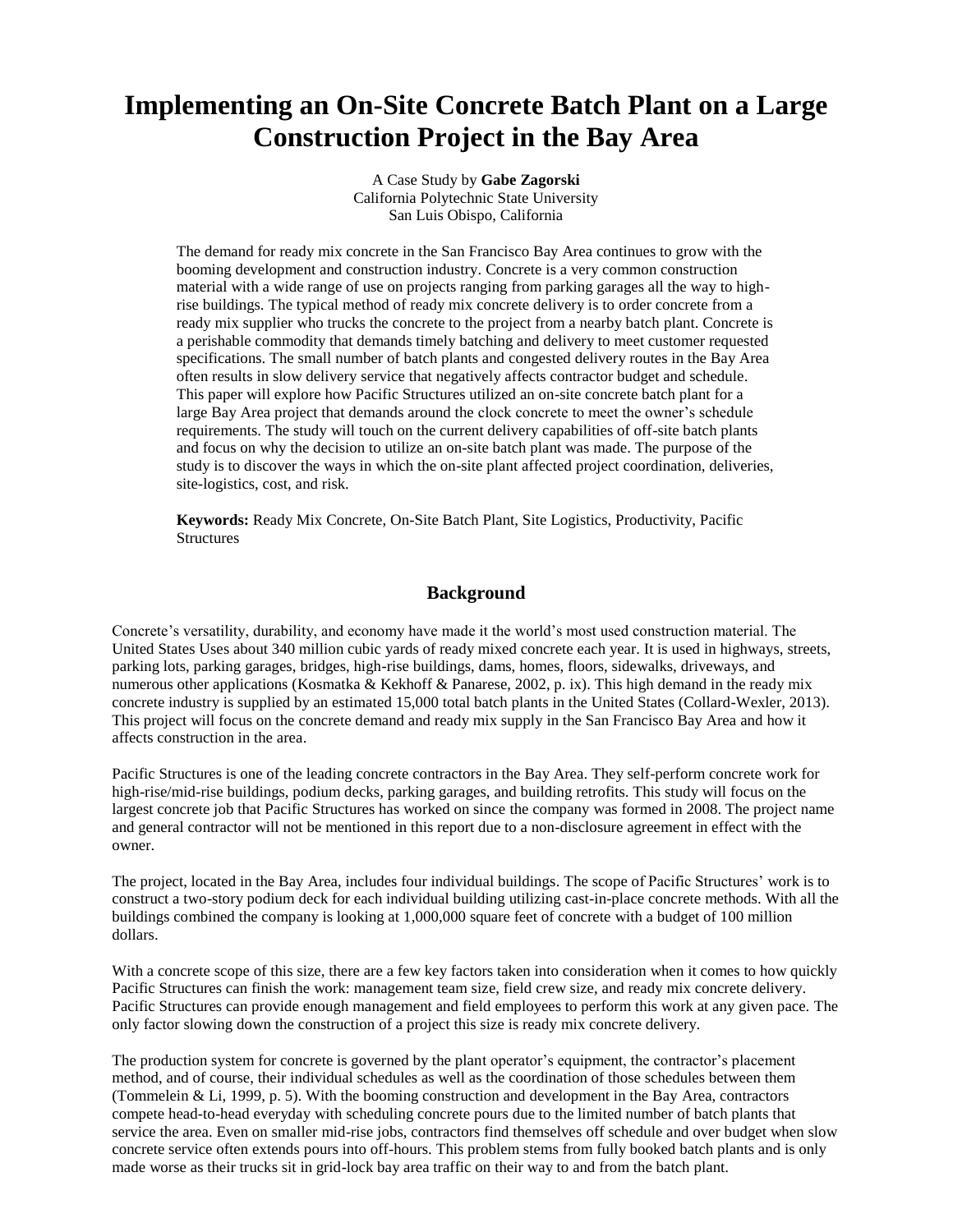This issue was discussed between all contractors and the owner of the project who came up with just one feasible solution – implementing an on-site batch plant. This case study will focus on why the decision to implement an onsite batch plant was made and in what ways it accelerated and alleviated construction processes. It will also go into depth on some of the hiccups and improvements that could be made for the next contractor who chooses this method of concrete delivery.

#### *Ready Mix Concrete Delivery in the Bay Area*

Due to restricted lay down area on most jobsites in the Bay Area there is usually no room for an on-site batch plant, even for a large high rise pouring concrete every day. Therefore, contractors hire ready mix concrete subcontractors who deliver concrete which is then placed via pump. Contractors typically require a constant inflow of concrete to efficiently build their structures. Therefore, all single deliveries should take place just in time. As soon as one truck has finished its unloading operation, preferably the next truck should already be available and ready to start its unloading operation. Gaps between consecutive unloading operations constitute a trouble for the contractor, therefore they should be avoided to the best extent possible (Schmid & Doerner & Hartl, 2010, p. 6).

The issue here is that there are far more contractors compared to ready mix batch plants, forcing contractors to compete for delivery service. This combined with congested highway delivery routes in the Bay Area results in frequent delayed deliveries. Contractors face serious budget and quality control issues when concrete shows up late: the concrete mix approaches its 90-minute expiration while sitting in traffic, a placing crew is being paid to wait for concrete, and the concrete already placed begins to cure which can lead to potential cold joints.

The three major companies who deliver ready mix concrete to commercial projects in the Bay Area are Central Concrete Supply, GraniteRock, and Cemex. At the beginning of a concrete job, contractors choose one of these suppliers to supply them with concrete throughout the entirety of a job. The contractor's decision on which supplier to hire is based on which company has the nearest batch plant to their project. Contractor project managers and engineers then proceed to work closely with the concrete supply engineers to discuss mix designs as well as concrete pour schedule and strategy.

Central, Graniterock, and Cemex supply have contracts with hundreds of contractors in the bay area who are all building around each other. Each project needs concrete delivered just as fast and as frequent as the one next door. The issue here is that each company only has a handful of batch plants, mapped out in figure 1 below.



*Figure 1 – Map of Bay Area Reay-Mix Concrete Batch Plants*

When looking to accelerate the construction of a large-scale concrete project, contractors and owners often find that slow concrete delivery is their only obstacle.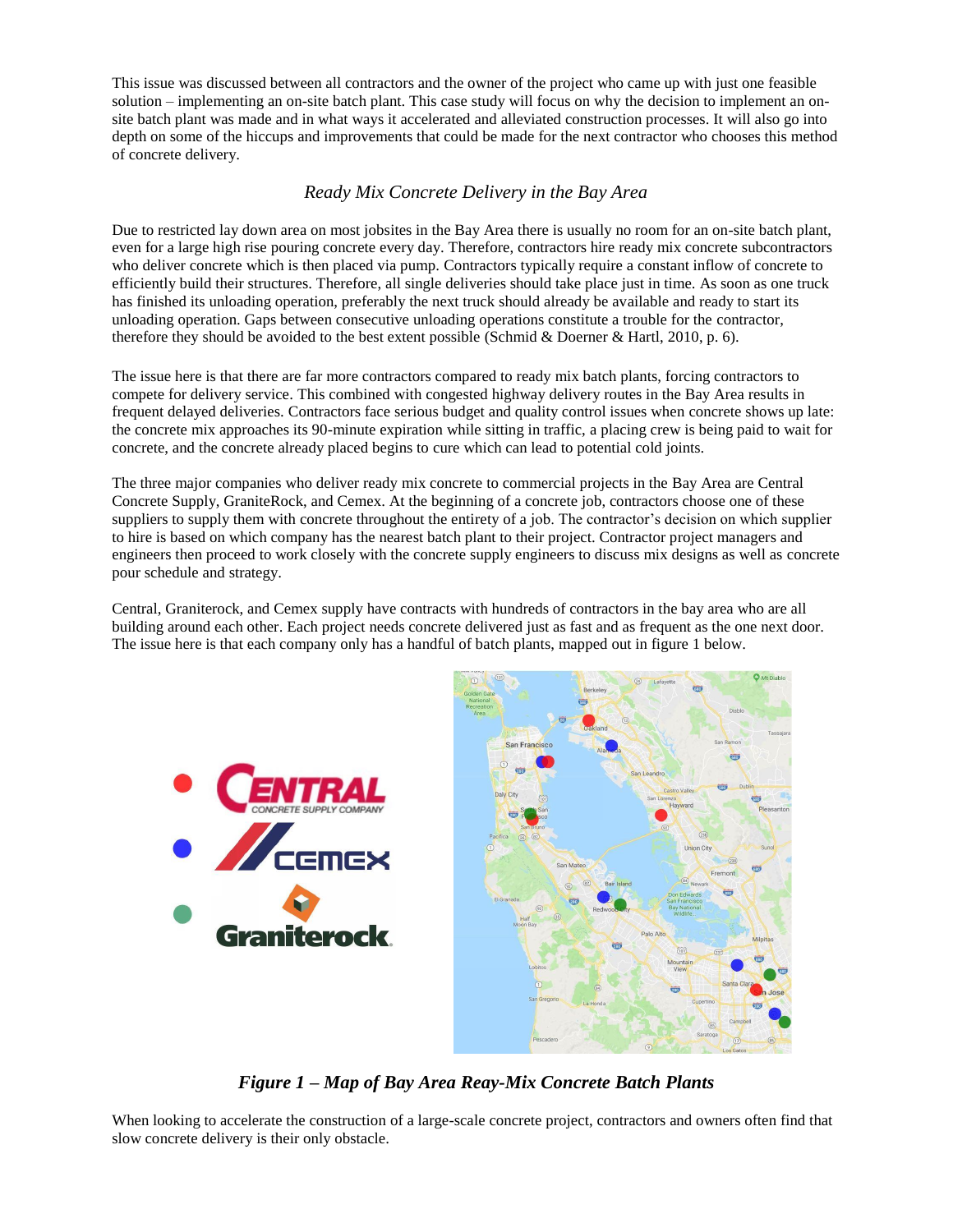## **Methodology**

The objectives of this case study are as follows:

- To report on the decision to utilize an on-site batch plant versus delivery
- To analyze how the batch plant alleviates coordination, deliveries, site-logistics, and risk.
- To highlight aspects of the on-site batch plant that could be improved for future projects

The methodology used for this project was a case study, relying on qualitative info gathered from review of the project development documents, interviews from Project Managers and Engineers from both Pacific Structures and Central Concrete Supply, and lastly, published journal entries and case studies on the issues surrounding ready mix concrete delivery. Additional information was gathered first-hand from personally working on the project during the testing stages of batch plant operation. The research collected focused primarily on why the on-site batch plant route was chosen, the pros and cons of operation, and how it could be improved for the next time a contractor builds one.

### **Case Study**

During the developmental stages of the project, Pacific Structures approached the project's owner and general contractor with certainty that none of the ready mix concrete delivery services in the Bay Area would be able to deliver concrete as quickly and as frequently as the schedule requires. As a company, Pacific Structures had never implemented an on-site batch plant on a project, yet they were confident it was the best way to complete their work. The three parties worked closely to examine the obstacles that both forms of concrete supply presented, their deliberation is outlined below.

## *Project Specifics*

- Cost of Concrete Work: 100 million dollars (exact figures not disclosed)
- Concrete Work Timeline: January 2016 December 2018
- Concrete Subcontractor: Pacific Structures Inc.
- Proposed Batch Plant Supplier: Central Concrete Supply
- Concrete Place and Finish Subcontractor: Dolan Concrete
- Project Limits: Undisclosed site in the Bay Area
- Concrete Square Footage: 1.1 million sq ft

#### *Problem Statement*

Determine whether an on-site concrete batch plant should be utilized for concrete work from piles through level 2 slabs. Furthermore, determine if an on-site bath plant alleviates coordination, delivery, site logistics, cost, and potential risk issues presented with typical concrete delivery from off-site batch plants. In addition, the on-site batch plant must meet the following criteria:

- Meet project site logistic requirements
- Meet mix design requirements
- Provide concrete at a rate to keep up with project schedule
- Abide by SWPPP and other Owner site requirements
- Meet project QC requirements including documentation
- Meet SSSP plan including LOTO plan, fall protection plan, etc.
- Reduce potential project emissions
- Meet permitting requirements with applicable agencies

#### *Alternate #1 – On-Site Batch Plant*

The batch plant requires 1.5 acres of space to be set aside on the project site. This area will include staging room for four 10-14 cubic yard concrete trucks to move concrete from plant for placing. The area also includes room for raw concrete material storage (sand, rock, cement) as well as the operation of a front-loading tractor to load raw material from stockpile into plant. Raw concrete material will be delivered 24 hours before the scheduled pour through a dedicated access point – their deliveries will not impact other site deliveries.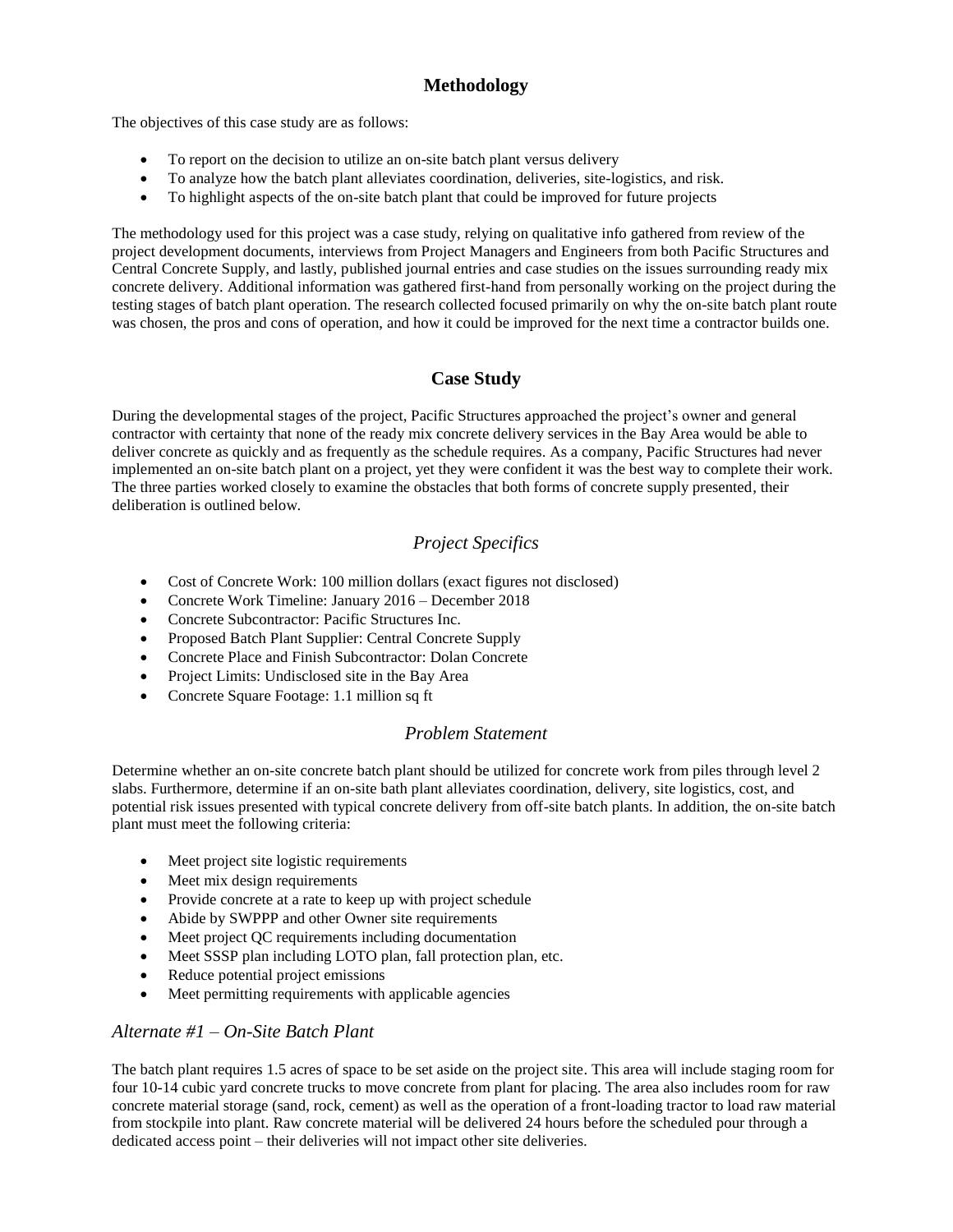The batch plant can output 200 cubic yards/hour whenever needed which will satisfy project requirement of 1500- 2000 cubic yards per day. The batch plant will only provide concrete for said project – concrete goes directly from plant to pour location requested. Concrete trucks will have specific delivery routes from batch plant to working areas which will be determined by Pacific Structures' site-logistics plan.

Central is capable of any number or combinations of mix designs, however, increased number of mix designs will increase space required for batch plant. Minimizing the number of mix designs will increase overall efficiency of batch plant.

Batch plant provider, Central Concrete Supply, maintains plant-specific SWPPP plan and must adhere to project specific SWPPP. Truck wash required on access route for all raw material delivery trucks leaving site. On-site trucks will wash out in batch plant area with designated wash out basins – tire wash not required as trucks will not leave site.

The batch plant must receive industry certification which states that the plant is calibrated to create ASCI approved concrete. Furthermore, Pacific Structures must perform on-site verification of quality control by its project team and inspectors. Any discrepancies found against ASCI standards can be easily fixed with due to direct access to batch plant. The short distances from plant to placing area present little to no risk of 90-minute expiration of concrete and make it easy to maintain optimal water-cement ratios.

Central Concrete Supply plant operators and laborers will require a dedicated SSSP and must abide by the General Contractors' SSSP requirements.

The plant will require temporary site utilities during all hours of operation. Overall, the plant has potential to reduce overall emissions with less concrete truck travel. The trucks will also be loaded past California highway requirements which will increase the number of cubic yards per trucks.

Permits required from Owner as well as BAAQMD (Bay Area Air Quality Management Department).

#### *Alternate #2 – Typical Concrete Delivery from Off-Site Batch Plant*

Large amounts of staging space will be required for 20-25 trucks with a nine-cubic yard load as they prepare for their turn to pour at given location. Staging space will also be required for truck wash out and tire wash postpouring. Trucks will be intermingled with other site deliveries and traffic which may require additional space for laydown or parking.

Any number or combination of mix design available upon request.

Concrete deliveries could come from multiple local plants at an estimated rate of 150 cubic yards/hour for daytime pours depending on traffic and plant wait times. Concrete must be delivered at time of pour and delivery speed is dependent on plant schedule and other costumer demand. To meet the volume demand that the schedule requires, Pacific Structures must schedule pours at off-hours which has a serious cost impact for overtime labor. Unforeseen traffic delays can create down-time or idle-time on-site which again impacts cost and schedule.

Concrete delivery trucks must abide by SWPPP as they enter and leave site.

Concrete expiration risk dependent on traffic which can require extra water or completely expired loads being sent back to plant.

Concrete truck drivers must abide by SSSP.

High potential to get deliveries from smaller booster trucks instead of larger slider trucks

No additional permitting required.

#### *Advantage Analysis*

Before coming to an ultimate recommendation, the project teams came together to break down the advantages that both alternates presented.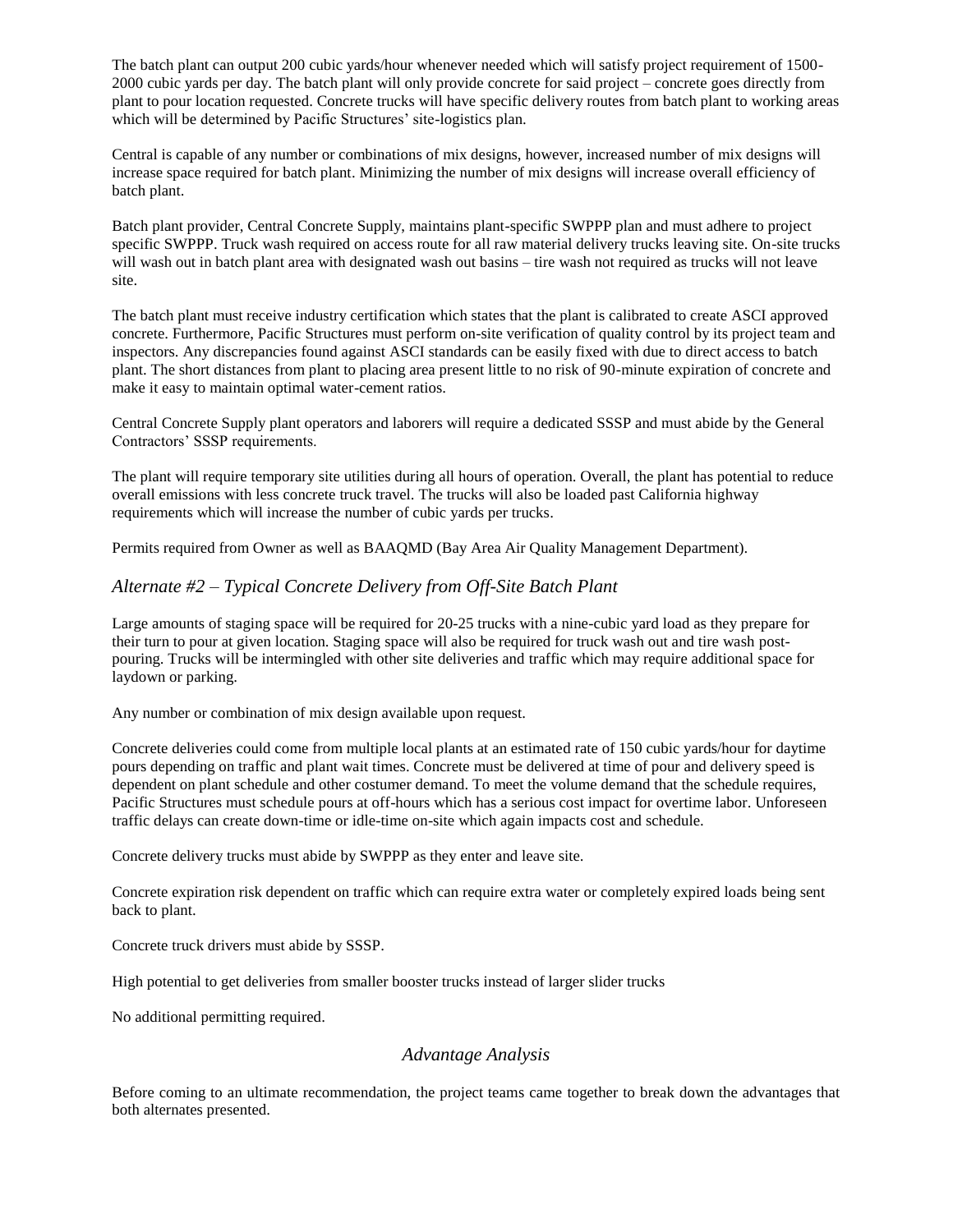Implementing the on-site plant will reduce incoming traffic to site because concrete trucks will not leave the site and raw material will be delivered on a dedicated access route during off hours. On the other hand, without the on-site plant, the 1.5 acres it would take up would allow for more on-site space for laydown, parking, etc.

Mix-design capabilities were deemed to be an irrelevant factor as both proved to be more than capable of meeting project needs.

The high concrete output of the on-site plant alone is enough to out-weigh traditionally delivery methods – once you add in bay area traffic and the busy schedules of off-site plants, the advantage exponentially increases. On-site production will also allow for schedule acceleration by increasing flexibility of pour times.

As far as the SWPPP goes, both options have minimal impact. On-site plant keeps trucks onsite, while off-site requires a tire wash out – a quick and easy procedure.

Quality control is another area where the on-site plant proves to be a better option. Especially during hot summer months, loads that sit in traffic face serious deviations from the mix design once they are finally on-site and ready to pour. This results in added water and time when trying to fix how to mix changed on the highway. With a batch plant located right next to the pour locations, it is easy for Pacific Structures' project engineers and inspectors to radio the plant and verify the accuracy of mixtures.

Safety is a major area where off-site production takes liability from the general contractor. The on-site batch plant is a major piece of machinery that brings on safety risks that are traditionally never monitored by SSSP.

We see a major reduce in emissions by not trucking in concrete from off-site plants. A 2,000-yard concrete pour means that around 200 concrete trucks will be commuting to and from the site. By keeping trucks off the road, we keep them out of staging zones where they would be idling waiting to pour. On-site trucks can also be loaded over the maximum highway requirements to keep the number of them to a minimum.

Permitting is a major obstacle when it comes to implementing a major production facility like this. Pacific Structures avoids dealing with owner and BAAQMD by opting for traditional concrete delivery.

#### *Recommendation*

The recommendation is to proceed with the on-site concrete batch plant based on readily available concrete for critical path pile/concrete work. The recommendation brings reduced delivery coordination, minimized schedule delays from delayed concrete deliveries, increased labor efficiencies, and reduced emissions associated with the project.

#### *Recommendation Results*

The Owner accepted the recommendation to proceed with building a bath plant on-site. Central Concrete Supply agreed to supply the project with a portable batch plant for an 18<sup>th</sup> month lease per Pacific Structure's request. Plant construction was completed in June of 2016 – plant will stay on the project until December 2018.

#### *Pacific Structures' Verdict*

Pacific Structures sees this plant as a breakthrough in concrete delivery and schedule acceleration. Having a batch plant that services just their project means that they have access to around the clock concrete without delays incurred by orders from other contractors. In the eyes of Pacific Structures' project management and engineers, the plant will perform whenever and however they want it to.

Like any other concrete job, mistakes made on the working deck often lead to failed inspections and cancelled concrete pours. Due to the size, complexity, and strict owner inspection of this specific job, Pacific Structures has seen some serious delays due to failed inspections. This is where having a batch plant comes in handy, allowing Pacific Structures to quickly get back on track after mistakes are made in the field. The time and money that the batch plant is saving the company allows room for the back charges from Central due last-minute pours and cancelled pours.

Pacific Structures leased the plant for 18 months – meaning it will have serviced 70% of Pacific Structures' work on the project when it comes time to disassemble. This is the case is because the space it occupies is being built upon, and the plant cannot mix the materials needed for the last 30% of Pacific Structures' work. The last 30% of concrete work calls for a lightweight material mix that the plant was not designed to batch – not a huge issue as the space is